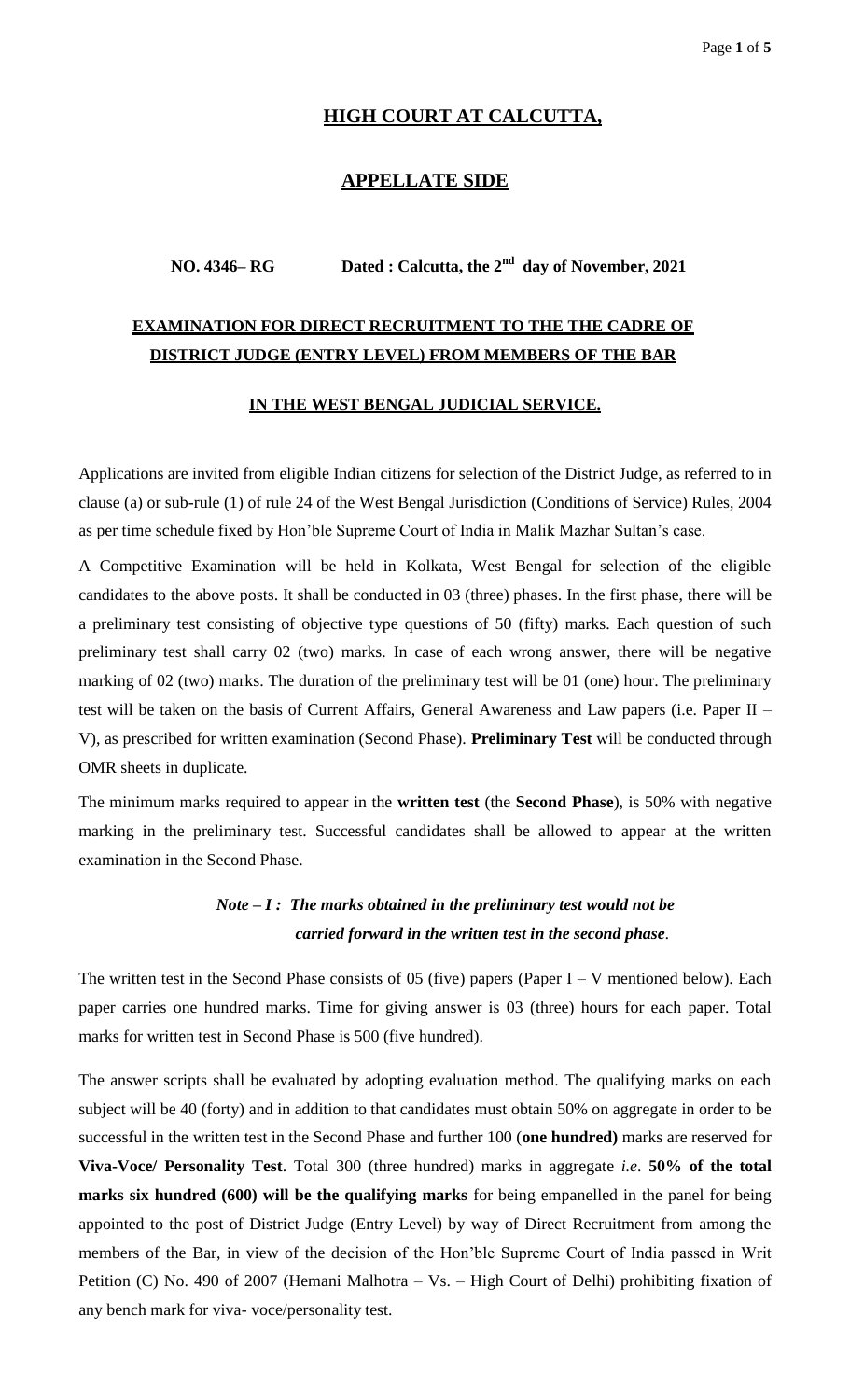**Number of Vacancies : 4 (Four)** [but likely to vary subject to result of Civil Appeal No. 1867 of 2006 (Malik Mazhar Sultan's case now pending before the Hon'ble Supreme Court of India].

| Name of the paper | <b>Syllabus</b>                                               |  |
|-------------------|---------------------------------------------------------------|--|
|                   | Translation from Bengali to English<br>1.                     |  |
| Paper-I           | 2. Precis Writing.                                            |  |
|                   | 3. Essay Writing on General Awareness Topics                  |  |
|                   | Code of Civil Procedure.<br>1.                                |  |
|                   | Arbitration & Conciliation Act.<br>2.                         |  |
|                   | Limitation Act.<br>3.                                         |  |
| <b>Paper-II</b>   | 4. Specific Relief Act.                                       |  |
|                   | 5. Law relating to Intellectual Property.                     |  |
|                   | 6. Law relation to Contract.                                  |  |
|                   | 7. Evidence Act.                                              |  |
|                   | 1. Code of Criminal Procedure.                                |  |
|                   | Indian Penal Code.<br>2.                                      |  |
|                   | Negotiable Instruments Act (Sections 138 to 147).<br>3.       |  |
| <b>Paper-III</b>  | 4. NDPS Act.                                                  |  |
|                   | Juvenile Justice (Care & Protection of Children) Act.<br>5.   |  |
|                   | Protection of Children from Sexual Offences Act, 2012.<br>6.  |  |
|                   | 7. Protection of Women from Domestic Violence Act, 2005.      |  |
|                   | Transfer of Property Act.<br>1.                               |  |
|                   | 2. Constitutional Law.                                        |  |
|                   | Statutes on Hindu Law relating to Marriage, Succession,<br>3. |  |
|                   | Adoption, Maintenance, Minority & Guardianship.               |  |
| Paper-IV          | 4. Muslim Law relating to Marriage, Maintenance,              |  |
|                   | Minority & Guardianship.                                      |  |
|                   | 5. Indian Succession Act.                                     |  |
|                   | Guardian and Wards Act.                                       |  |
|                   | Indian Trust Act.<br>7.                                       |  |
|                   | West Bengal Premises Tenancy Act.<br>1.                       |  |
|                   | West Bengal Land Reforms Act.<br>2.                           |  |
| <b>Paper-V</b>    | West Bengal Estate Acquisition Act.<br>3.                     |  |
|                   | Bengal Public Demand Recovery Act.<br>4.                      |  |
|                   | Industrial Disputes Act.<br>5.                                |  |
|                   | Motor Vehicles Act.<br>6.                                     |  |

*Note – II : Candidates will not be allowed to answer the questions with the assistance of books/ Bare Acts in any of three phases of the entire examination procedure.* 

**Viva-voce** The Selection Board shall call such number of successful candidates in the written test in the Second Phase for viva voce/personality test as it thinks fit strictly according to merit list prepared on the basis of aggregate marks obtained by those candidates but such number in no case should exceed five times the number of vacant posts.

The High Court reserves the right to relax above eligibility criteria and qualifying marks in each subject or aggregate, if required.

The final merit list will be published on the basis of the total marks obtained by the successful candidates on the written test (descriptive) in the second phase and the viva voce/personality test.

## **Syllabus**:-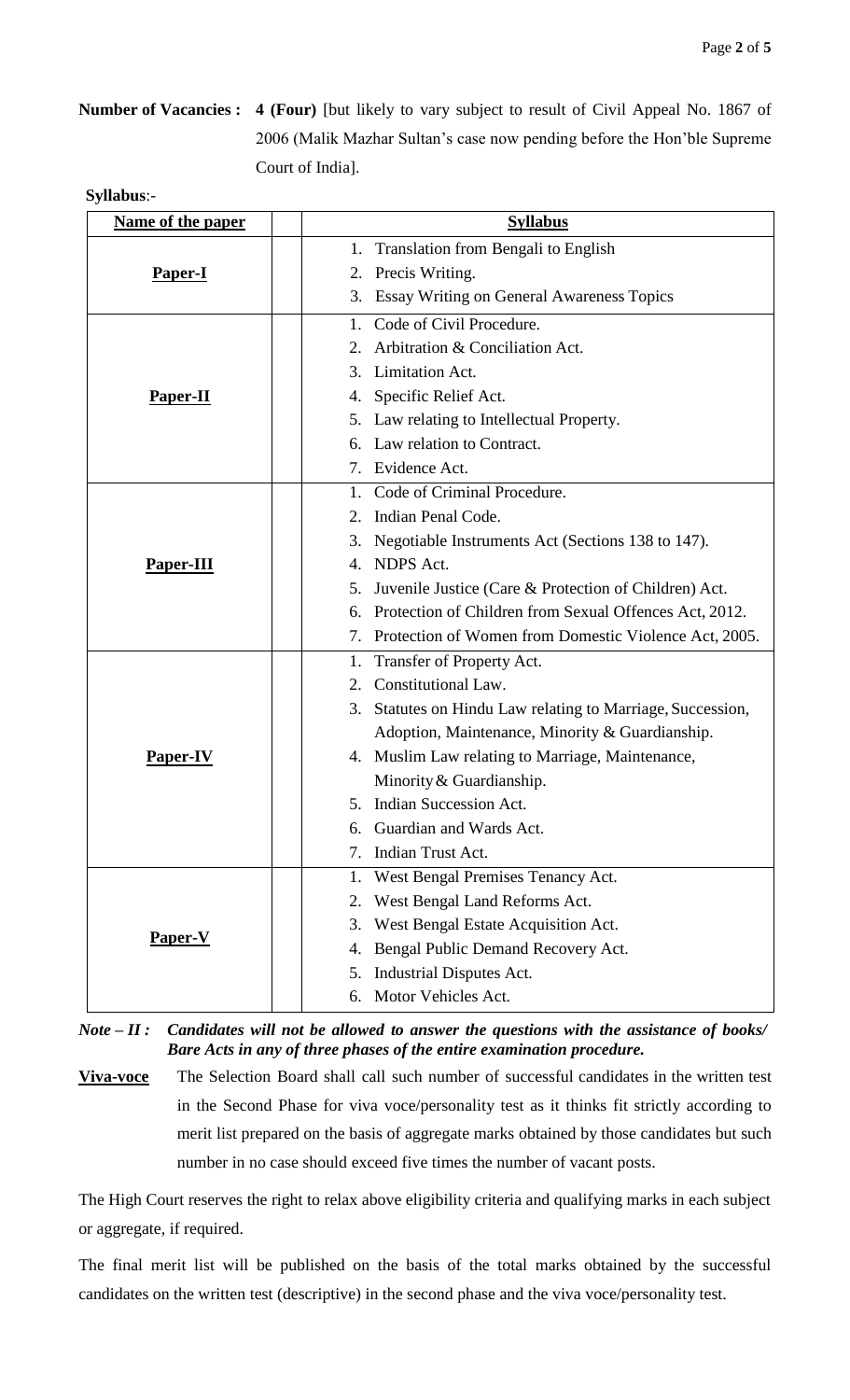#### **Qualification :**

No person shall be eligible for appointment by direct recruitment unless: -

- (a) he/she is a citizen of India;
- (b) he/she has attained the age of 35 years and has not attained the age of 45 years (relaxation of 3 years on upper age for the candidates belonging to the Scheduled Castes and the Scheduled Tribes) on the first day of January of the year in which applications for recruitment are invited;
- (c) he/she has been practising for not less than seven years as an advocate as on 01-01-2021 ;and
- (d) he/she has good character and is of sound health and free from any bodily defect which renders him/her unfit for such appointment.
- **Pay Scale (Unrevised)** (1) Entry Level Rs. 51550-1230-58930-1380-63070/- with other perks like free Newspapers, Magazine, Medical Reimbursement facilities, entitlement of 75/50 liters of petrol or diesel or cash equivalent if own car is used instead of pool car, Robe Allowance and other allowance as admissible under Rules.
	- (2) Selection Grade (available on merit-cum-seniority to 25% of the cadre posts of the District Judges and would be given to those having not less than five years of continuous service in the cadre) – Rs.  $57700-1230-58930-1380-$ 67210-1540-70290/-.
	- (3) Super Time Scale (available on merit-cum-seniority to 10% of the cadre of District Judge who have put in not less than three years continuous service as Selection Grade District Judges) – Rs. 70290-1540-76450/-.

All appointments to the posts mentioned above shall be made by the Governor in accordance with the recommendation of the High Court and all selections to the posts mentioned above shall be made by the High Court.

- **Probation :** A Judicial Officer in the rank of District Judge (Entry Level) shall be on probation for a period of two years from the date on which he joins duty. The High Court may, at any time, extend the period of probation but the total period of probation shall not exceed three years. The High Court may, at any time during or at the end of the period of probation, recommend termination of the probationer from service. On successful completion of probation, the probationer shall, if there is permanent post available, be confirmed in the service and if no permanent post is available, a certificate shall be issued by the High Court to the effect and as soon as a permanent post becomes available, he/she shall be confirmed. A probationer shall be deemed to be on probation until confirmed, or terminated, as the case may be.
- **Posting & Transfer :** All postings and transfers of the District Judge (Entry Level) Judicial Officers in the rank of District Judges shall be made by the High Court.
- **Seniority :** The seniority of the District Judge (Entry Level) Judicial Officers in the rank of District Judges shall be governed in terms of the Rule 31 of the West Bengal Judicial (Conditions of Service) Rules, 2004 and directions given by the Hon'ble Supreme Court of India from time to time.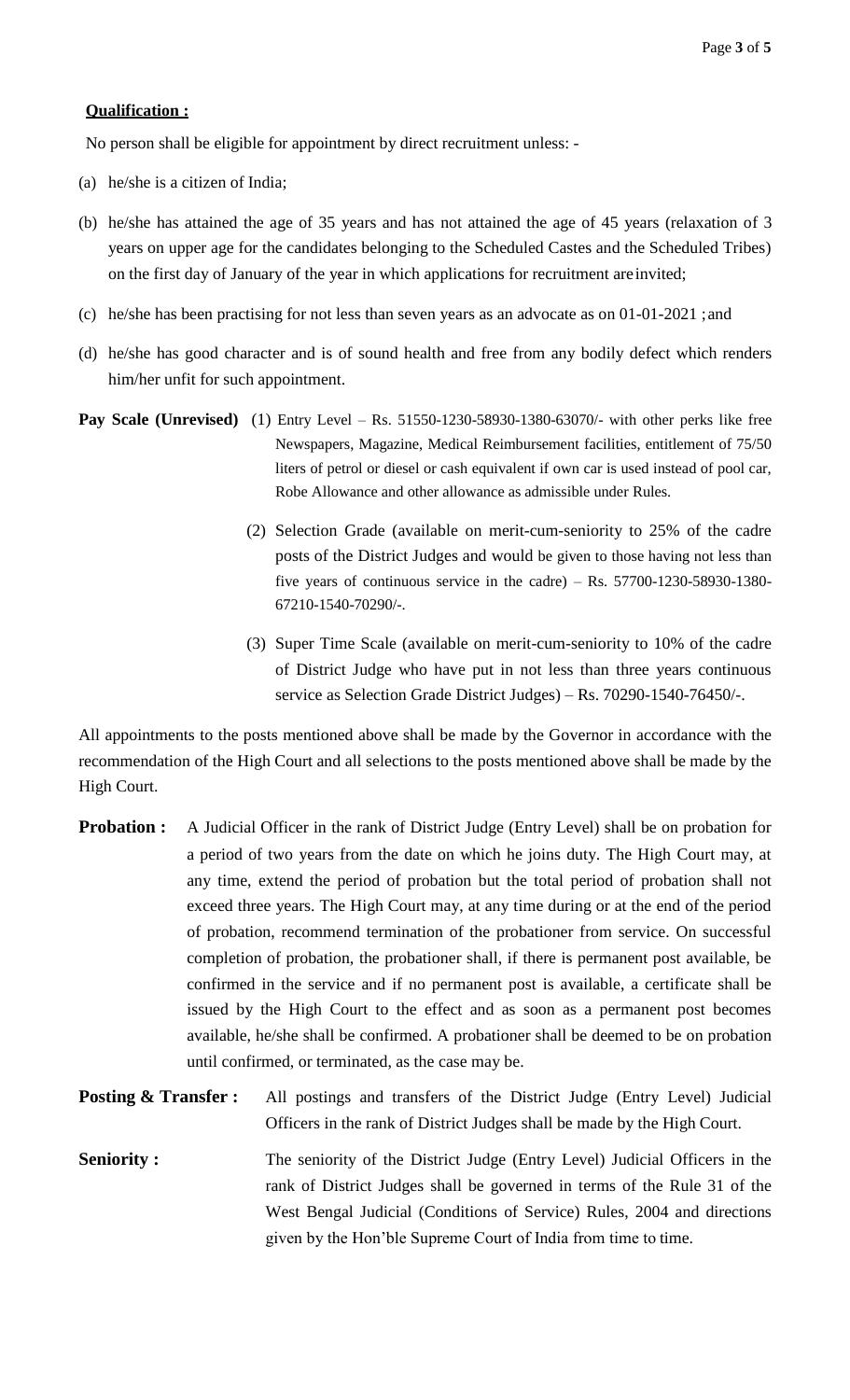**Eligible candidates may submit applications on plain paper A-4 size (210 X 297 mm) with the following typed/ computerized format addressed to the Registrar General–cum-Secretary, Selection Board, High Court, Appellate Side, Calcutta – 700 001, furnishing particulars as under:**

### **APPLICATION FORMAT**

| 1. | <b>Name (In Block Letters)</b>                                                                                                                                                                                                                                                                                                                              |                    |  |
|----|-------------------------------------------------------------------------------------------------------------------------------------------------------------------------------------------------------------------------------------------------------------------------------------------------------------------------------------------------------------|--------------------|--|
| 2. | <b>Father's/Husband's Name</b>                                                                                                                                                                                                                                                                                                                              |                    |  |
| 3. | Date of Birth<br>(According to Madhyamik or<br>equivalent examination certificate)<br>(Attach attested copy of certificate.)                                                                                                                                                                                                                                |                    |  |
| 4. | Actual age as on 01-01-2021                                                                                                                                                                                                                                                                                                                                 |                    |  |
| 5. | Actual age on the date of application:                                                                                                                                                                                                                                                                                                                      |                    |  |
| 6. | <b>Sex (Male / Female)</b>                                                                                                                                                                                                                                                                                                                                  |                    |  |
| 7. | <b>Full Postal Address</b><br>(with Mobile Nos. & e-mail ID, if any) (IN BLOCK LETTERS) (Mentioning Post Office, Sub-<br>division, District & PIN Code)                                                                                                                                                                                                     |                    |  |
|    | (a) Present                                                                                                                                                                                                                                                                                                                                                 |                    |  |
|    | (b) Permanent                                                                                                                                                                                                                                                                                                                                               |                    |  |
| 8. | <b>Academic Qualification</b><br>(attach extra sheet if necessary) (attach attested<br>copy of documents). (Name of examinations<br>passed/ Name of Board / University / Institute /<br>Division/Class/Year of Passing/ Percentage of marks<br>obtained/Subjects taken)                                                                                     |                    |  |
|    | Other Qualifications, if any.<br>9.<br>(attach attested copy of documents)                                                                                                                                                                                                                                                                                  |                    |  |
|    | 10. Date of Enrolment<br>(Attach attested copy of Enrolment<br>Certificate under Advocates Act)                                                                                                                                                                                                                                                             |                    |  |
|    | 11. Practice details as an Advocate<br>(Attach original certificate of experience at the Bar<br>given by the President / Vice-President/Secretary<br>of the concerned Bar and countersigned by the<br>District Judge in case of District & Sub-divisional<br>Bar. In case, the candidate practices in the High<br>Court, no countersignature is necessary). |                    |  |
|    | 12. Do you belong to SC/ST of West Bengal:<br>mention<br>$\int$<br>SO,<br>(i)<br>your<br>sub<br>caste,<br>(ii) Designation of issuing authority of SC/ST<br>certificate] (Attach attested copy of the certificate).                                                                                                                                         |                    |  |
|    | 13. Total Experience as a practicing lawyer :                                                                                                                                                                                                                                                                                                               |                    |  |
|    | (Attach relevant attested document)                                                                                                                                                                                                                                                                                                                         |                    |  |
|    | 14. Nationality                                                                                                                                                                                                                                                                                                                                             |                    |  |
|    | 15. Any other relevant information with : reference<br>to the requirement of the post. (Attach extra sheet,<br>if necessary) (Attach attested copy of documents).                                                                                                                                                                                           |                    |  |
|    | 16. List of Documents enclosed.                                                                                                                                                                                                                                                                                                                             | <b>Declaration</b> |  |

I hereby declare that all statements made in this application are true, complete and correct to the best of my knowledge and belief and in the event of any information being found false my candidature is liable to be cancelled.

 **Date: Place:**

**Signature of the Candidate in full**